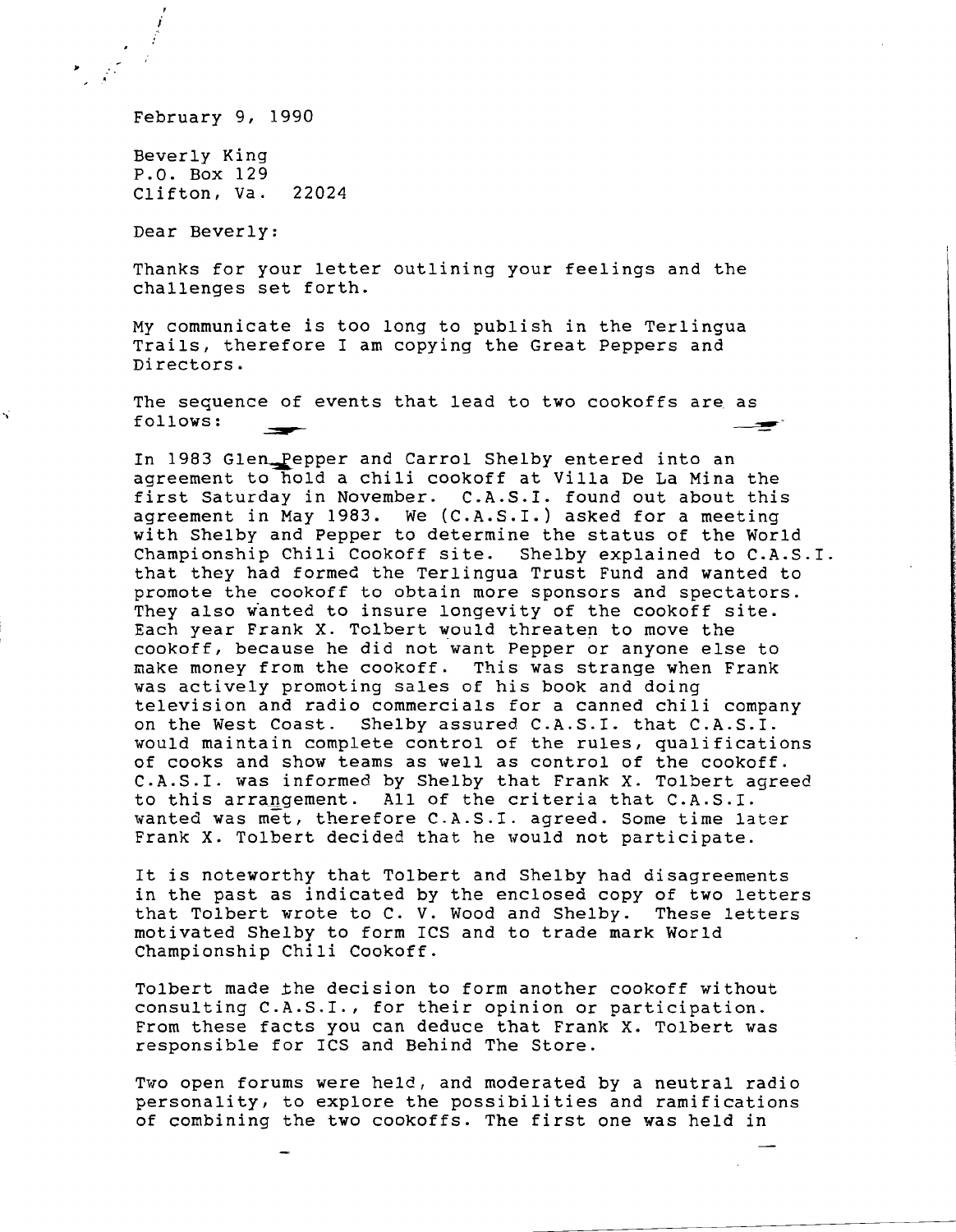Dallas in September 1985. The second or follow up forum was held in Austin in 1986, after I had driven to Dallas for an exploratory meeting with Ray Shokley and Dick Wright. The exploratory meeting with Ray Shokley and Dick Wright. conclusions were that they wanted me to sell the Great<br>Peppers on having the cookoff behind the store. I informed Peppers on having the cookoff behind the store. them that I would not try to sell, but would poll the Great Peppers. Dick Wright called me approximately two weeks prior to the fourm and I informed him that the majority of the Great Peppers rejected behind the store as the site. After receiving this information neither Ray Shokley or Dick Whight attended the second fourm. They sent Bill Brown and Sam Lewis, both admitted that they had absolute no authority<br>to negotiate. This in spite of the time and money that the This in spite of the time and money that the<br>and Directors spent to attend. The Great Great Peppers and Directors spent to attend. Peppers voted over two to one not to go behind the store, but would consider a third site. In addition to these meetings there were at least four meetings between C.A.S.I. Directors and the spokes persons for the Tolbert Group, they profess to have no officers, including one that I attended in Fort Worth between C.A.S.I. Directors and Frank jr.,<br>Kathleen Tolbert and their attorney. This meeting resulted Kathleen Tolbert and their attorney. in the special Great Pepper meeting in Austin. The meeting in Austin turned out to be "no negations" and purely a stage for them to present their case for the site with very little rebuttal allowed. The Great Peppers voted over four to onenot to go behind the store and to have no further discussions unless the Tolbert Group approached C.A.S.I. with intent to honestly negotiate. The cost to the Great Peppers and Directors was extremely high when there was no apparent intent to negotiate from the Tolbert group.

According to the IRS, C.A.S.I. was reported by someone as a prime target for an audit, in 1984. Several thousand dollars later C.A.S.I. learned that a non profit State charter did not exempt it from federal income tax. Guess who reported C.A.S.I. to the IRS.

I wonder how many people know that a letter campaign was launched to get Chrysler, Levi Strauss, and Coleman to drop sponsorship of C.A.S.I. The bad part is that it worked, Ray Shokley also wrote Marion Laboratories a very negative letter, thank goodness that did not work.

I am enclosing copies of letters from their attorneys and our answers depicting a series of events in answer to C.A.S.I. 's offers. Please note that the cease and desist order was written after the two open forums. The October letter was written before the trial and evidently they thought their case was a shoo-in. The March letter was after the trial. I believe if you read the enclosed copies closely you will see that C.A.S.I. offered to share, but would not give up complete control of the Terlingua cookoff.

The realization that people were taking chili cooking very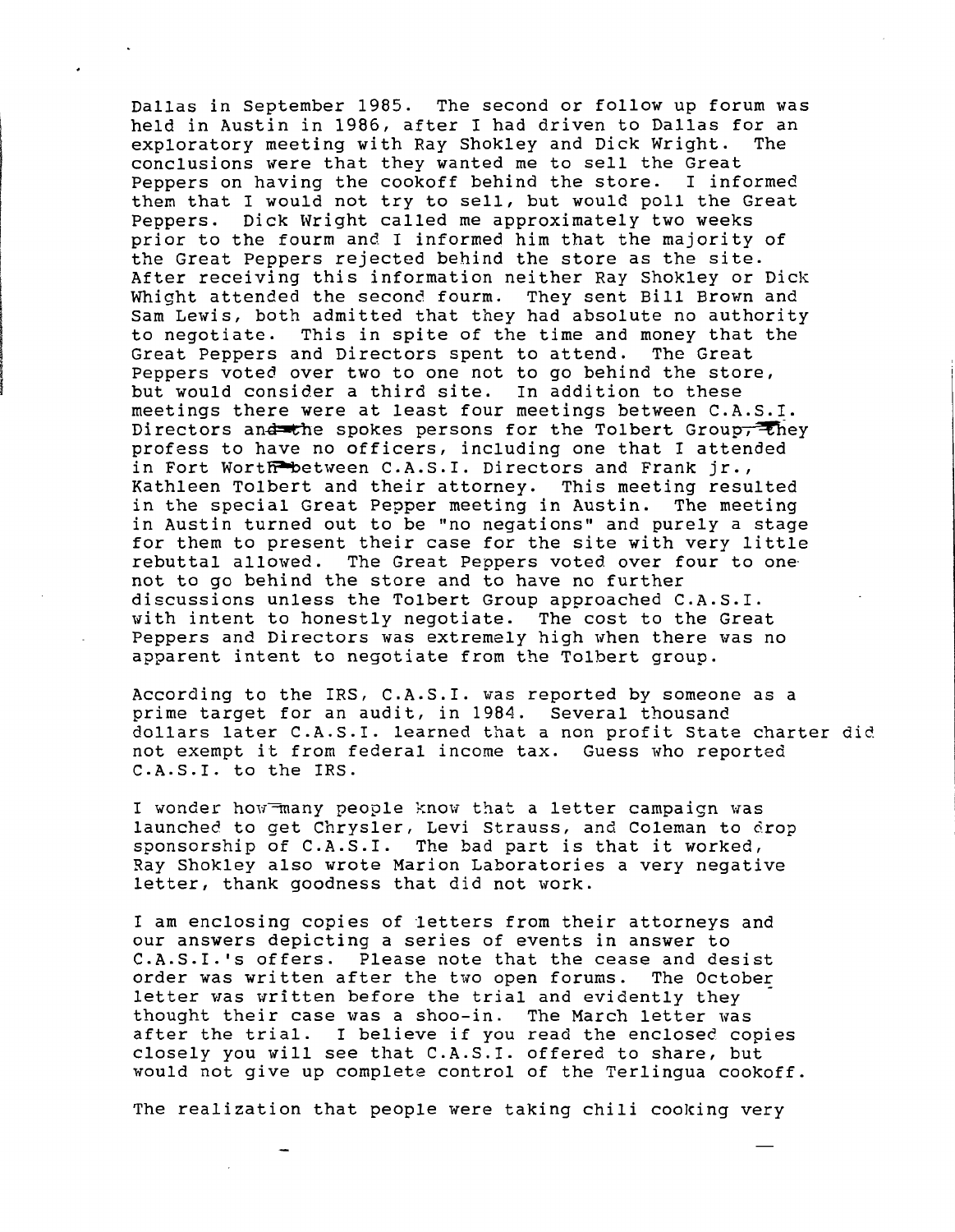serious occurred to me in 1977, and from that day forward I have tried to direct my energies toward fair rules and honest cookoffs. By the way the first cookoff was between a Texan and a person from Illinois (don't know what you call them), and probably as many people from California were in attendance as from Texas.

I do not feel that I am parochial in my views and will stand on my record of trying to expand cookoffs by publicity, spending my time and money, and supporting rules that favor the creation and continuing of new cookoffs and Pods in areas outside the Southwest.

I am sorry that several of your new cooks became disenchanted and do not chose to return to the C.A.S.I. Terlingua International Chili Championship. It is not our intentions to "turn off", but we sure try hard to "turn on". I seldom hear any politics at Terlingua, and when I do internal C.A.S.I. politics. As for as I am concerned there is no "chili war". There is one organization run by the chili cooks through their Great Peppers and Directors.

I do not agree with the people that say "if Frank Tolbert were alive there would not be two cookoffs" anyone who knew Frank knew that he thrived on controversy, shucks he would probably would have started another one by now.

I am sending a complete copy to the Great Peppers and Directors. I have additional information if someone wants to be specific. C.A.S.I. does not pay for my correspondence or postage, therefore it would be prohibited for me to try and cover everything. I would be delighted to answer any questions that I am capable of answering and/or participate in any debate anytime, one on one or in front of a group.

Please advise if I may be of further assistance.

Yours  $truly$ ,

l'@~~ Vann York

P.S. Just read your cover letter to the Great Peppers and I think it deserves an answer.

I assure you that C.A.S.I. Directors serve at the pleasure of the Great Peppers and are responsive to their wishes.

During the first forum C.A.S.I. offered to incorporate the name "Frank X. Tolbert-Wick Fowler Memorial" into the name of the cookoff if one cookoff was obtained. C.A.S.I. did not receive any concessions during either forum. As a matter of fact the only thing they offered was a cease and desist order to prevent the use of "Chili Appreciation Society